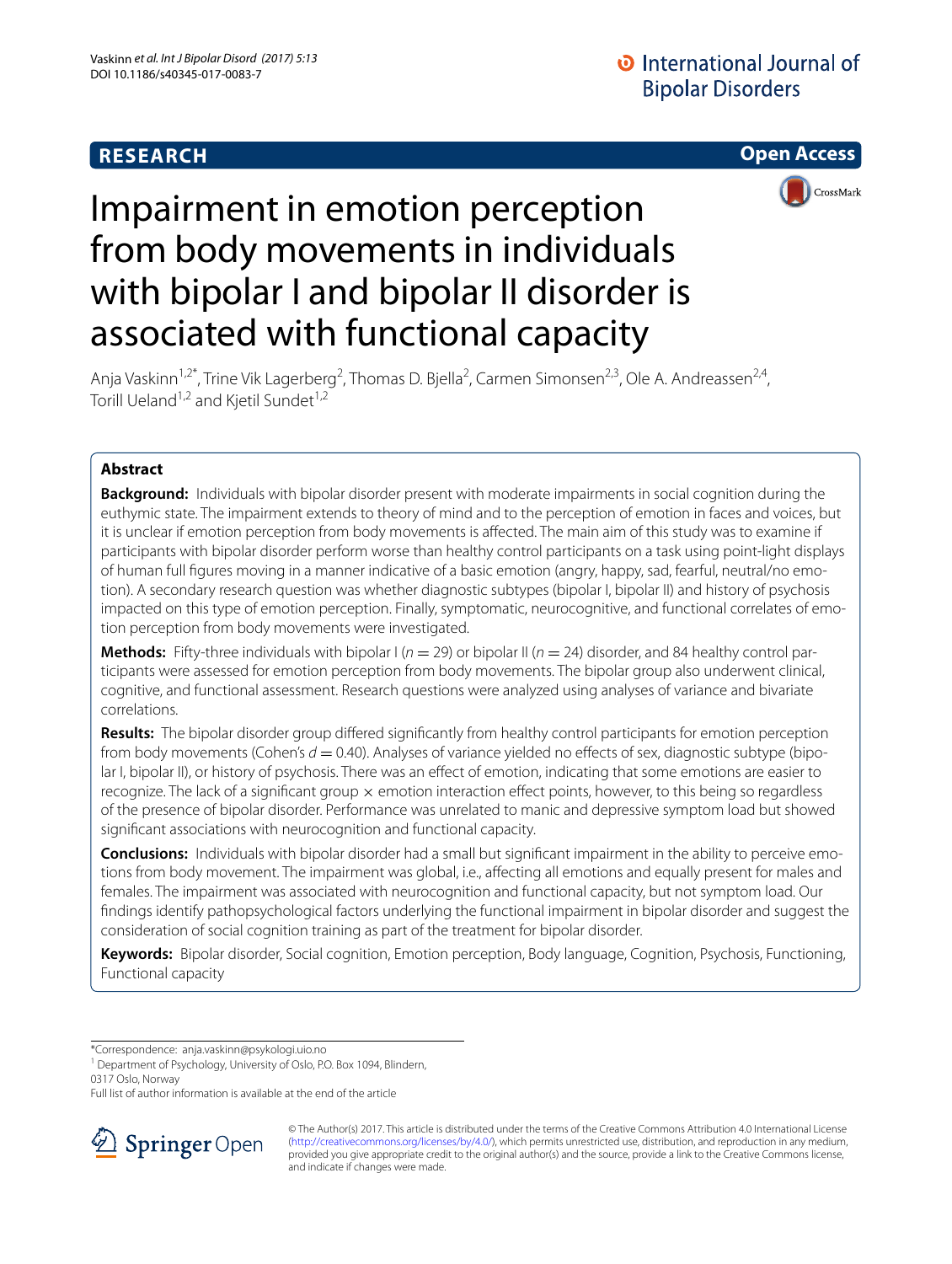# **Background**

Although traditionally conceptualized as an afective disorder, bipolar disorder (BD) is increasingly recognized as a mental illness also characterized by cognitive impairments. Whereas the diagnostic criteria continue to highlight changes in mood and behavior, research shows that individuals with BD have cognitive impairments (Bora et al. [2009](#page-7-0); Cardenas et al. [2016](#page-7-1)) that impact cross-sectionally and longitudinally on function in everyday life (Baune and Malhi  $2015$ ). The cognitive impairments are less pronounced than in schizophrenia but present in the same domains (Bortolato et al. [2015\)](#page-7-3). Prevalence rates of clinically relevant cognitive impairment in BD vary across studies and domains, but exceed the rates seen in the general population (Cullen et al. [2016\)](#page-7-4).

Whereas neurocognition has been thoroughly studied, social cognition in BD has received less attention. Social cognition has been defned as "the mental operations that underlie social interactions, including perceiving, interpreting and generating responses to the intentions, dispositions and behaviors of others" (Green et al. [2008](#page-7-5)). Social cognition encompasses diferent domains (Pinkham [2014](#page-8-0)) of which emotion perception and theory of mind (ToM, i.e., the ability to infer the intentions, dispositions, or beliefs of others) have been the most commonly investigated in BD. Individuals with BD present with deficits for both domains, across illness phase, i.e., in manic, depressed, or euthymic states (Samamé [2013\)](#page-8-1). Firstly, according to a systematic review, deficits are more pronounced for ToM  $(d = 0.5-0.8)$  than for emotion perception  $(d < 0.5)$ , albeit significantly for both domains (Samamé et al. [2012\)](#page-8-2), in the euthymic phase. Moreover, a meta-analysis (Bora et al. [2016\)](#page-7-6) found ToM defcits to be significantly more pronounced  $(d = 1.23)$  in acute phases (manic or depressed mood). However, reviews and metaanalyses show that individuals with BD perform better than persons diagnosed with schizophrenia for both facial emotion perception and ToM (Bora and Pantelis [2016](#page-7-7)), especially for complex ToM tasks of a more ecological valid nature, where individuals with schizophrenia evidence large deficits (Mitchell and Young [2014\)](#page-8-3).

Within the BD population, results are mixed when it comes to cognitive diferences between diagnostic subtypes (BD I versus BD II) and the efect of history of psychosis on cognition (Lewandowski et al. [2011](#page-7-8)). For example, in our previous research, we found neurocognitive performance to depend on history of psychosis, not diagnostic subtype, in individuals with established BD I or II disorder (Simonsen et al. [2011\)](#page-8-4), but detected no neurocognitive diferences between psychotic and nonpsychotic subgroups with frst-treatment BD I (Demmo et al. [2016\)](#page-7-9). For social cognition, there are also divergent fndings. Some studies fnd worse performance in BD I compared to BD II (Lembke and Ketter [2002;](#page-7-10) Derntl et al. [2009](#page-7-11)); others fnd similar performance (Martino et al. [2011](#page-8-5)). A meta-analysis of ToM (Bora et al. [2016\)](#page-7-6) found the same magnitude of impairment for BD I as for the whole BD spectrum, as well as a non-signifcant, trendlevel association between history of psychosis and ToM performance. This unresolved issue is probably due to the large heterogeneity within the BD population, as well as in study samples.

A key factor related to daily social function is the perception of emotions in other people. We communicate emotions by the way we move and talk; and therefore also perceive emotions in diferent modalities. Visual emotion signals can be conveyed in facial expressions (facial emotion perception) or body movement (body language), whereas auditory signals are expressed through prosodic information in vocal expressions (auditory emotion perception). Most studies have used pictures of faces expressing one of the six basic emotions to assess emotion perception. Persons with BD have a moderate defcit in facial emotion perception (Kohler et al. [2011](#page-7-12)). Findings for auditory emotion perception have been mixed. Some studies have found intact auditory emotion perception for BD I (Vaskinn et al. [2007](#page-8-6); Hoertnagel et al. [2015](#page-7-13)), whereas others have found limited impairments for some emotions for either females (Bozikas et al. [2007](#page-7-14)) or males (van Reenen and Rossell [2013\)](#page-8-7) with the disorder. To the best of our knowledge, there are no studies of emotion perception from body movement in individuals with BD. This can be assessed with so-called pointlight displays (PLD). In PLD tasks (Johansson [1973](#page-7-15)) a light is connected to diferent parts of the human body, or the face, while the person is flmed when moving in a dark room. Perceivers are able to infer sex (Kozlowski and Cutting [1977\)](#page-7-16), personality traits (Gunns et al. [2001](#page-7-17)), and emotions (Heberlein et al. [2004](#page-7-18)) from PLDs. We have previously shown that individuals with schizophrenia, regardless of sex, have a global defcit in the perception of emotions from body movement (Vaskinn et al. [2016](#page-8-8)), in line with other studies (Couture et al. [2010](#page-7-19); Kern et al. [2013](#page-7-20); Okruszek et al. [2015\)](#page-8-9).

Being able to detect the emotional state of others has adaptive interpersonal value. Because BD is associated with social functional impairments (Simon [2003](#page-8-10); Sanchez-Moreno et al. [2009](#page-8-11)), it is of interest to investigate if individuals with the illness have difficulties detecting emotions from body movements, and if this is related to functioning. Only a few studies have investigated the relationship between social cognition and functioning in BD. One of these found larger social cognition deficits in a low-functioning compared to a higher functioning group (Lahera et al. [2012\)](#page-7-21). In another study, social/emotional processing predicted functional capacity, i.e., the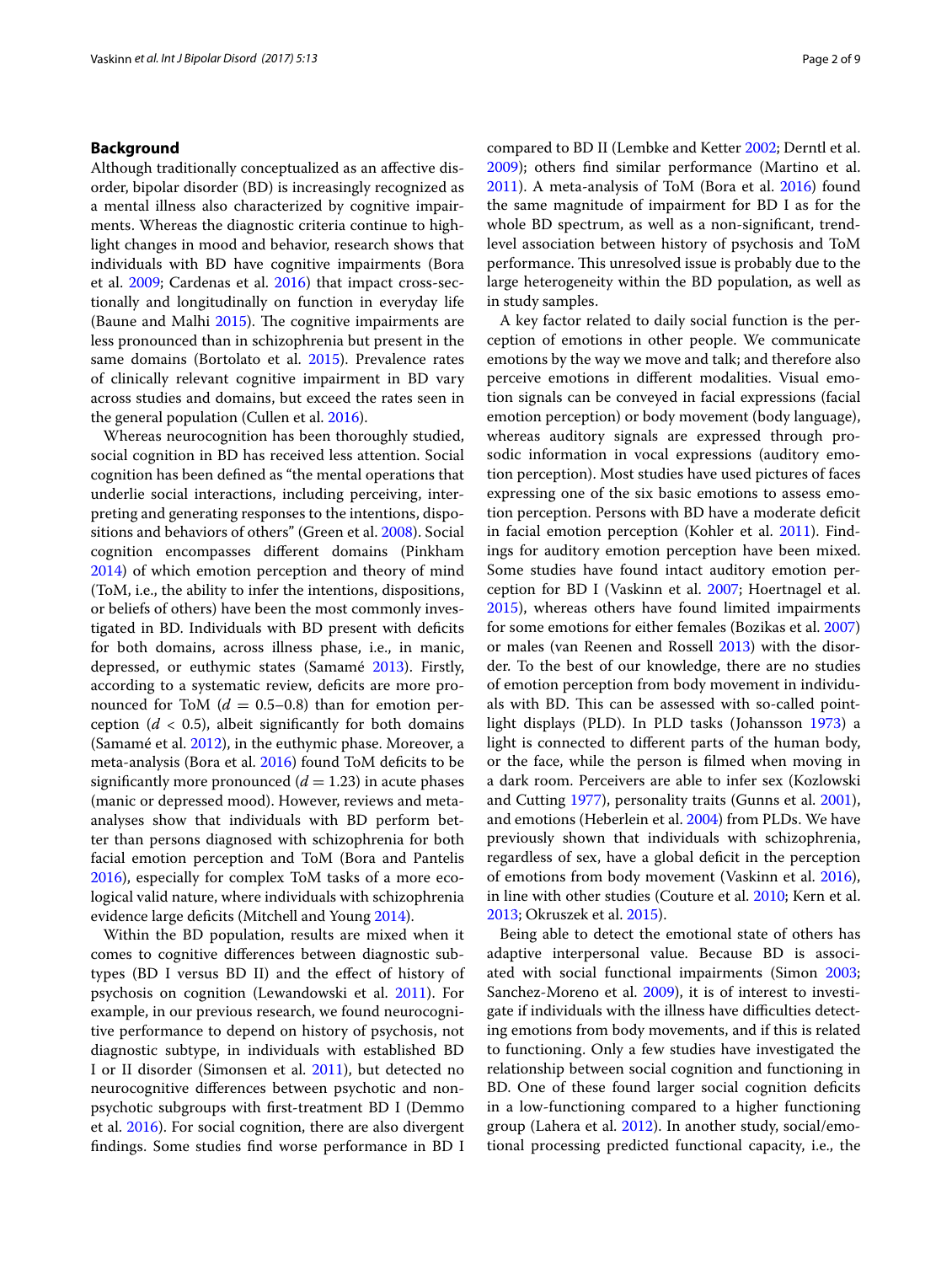ability to perform functional tasks in the test laboratory (Thaler et al.  $2014$ ).

In the current study, we have three research aims. Our frst research question relates to whether individuals with BD have impairments in emotion perception from body movement (or body language). We investigate casecontrol diferences for overall body language reading, for body language reading of specifc emotions, and if sex diferences are present. We expect that the BD group will perform signifcantly worse than the HC group, but anticipate no sex diferences based on our previous fndings using the same test (Vaskinn et al. [2016](#page-8-8)). In our second research aim, we investigate if there are diferences between participants with BD I and BD II, and if history of psychosis is associated with body language reading performance. Based on the mixed results in the cognitive literature, we make no hypotheses for this research aim. The third research aim is to investigate symptomatic, neurocognitive, and functional correlates of body language reading performance in participants with BD. Participants at our research center are only partly and only mildly symptomatic, and therefore no associations with symptom load are expected. Because cognition has been shown to be associated with functional outcome in bipolar disorder, we predict signifcant relations between body language reading and measures of functioning.

#### **Methods**

#### **Design and participants**

This cross-sectional study was conducted as part of the Thematically Organized Psychosis (TOP) study at the KG Jebsen NORMENT Centre for Psychosis Research at the University of Oslo, Norway, from 2013 to 2015. Individuals with DSM-IV BD I or BD II disorder as well as HC were included. All participants had an  $IQ \geq 70$  as assessed with the Wechsler Abbreviated Scale of Intelligence (WASI) (Wechsler  $2007$ ). The clinical group was recruited from inpatient and outpatient units at hospitals in the greater Oslo area and assessed in a clinically stable state. Diagnostic assessments were undertaken by trained clinicians using the SCID interview (First et al. [1995](#page-7-22)). HC were randomly selected from national statistical records and invited to participation by letter. Before inclusion, HC were screened for symptoms of severe mental illness using the Primary Care Evaluation of Mental Disorders interview (PRIME-MD: Spitzer et al. [1994](#page-8-14)) and excluded from the study if mental, neurological, or somatic disorder was confirmed or suspected. The study has been approved by the Regional Committee for Medical Research Ethics and the Norwegian Data Inspectorate. All participants signed informed consent after receiving oral and written information.

# **Materials**

# **Clinical assessments**

Global symptoms were assessed with the Global Assessment of Functioning-Split version (Pedersen et al. [2007](#page-8-15)), symptoms subscale. Depressive symptoms were measured with the Inventory of Depressive Symptomatology (IDS-C: Rush et al. [1996](#page-8-16)) and manic symptoms were assessed with the Young Mania Rating Scale (YMRS: Young et al. [1978\)](#page-8-17). The mean depression score of 16.3  $(SD = 10.1)$  indicates mild depression, whereas the mean mania score of 2.4 (SD = 3.9) indicates a normal (non-manic state). 43% ( $n = 23$ ) of the sample was fully euthymic at the time of testing (IDS-C  $\leq$  12; YMRS < 8: Tohen et al. [2009\)](#page-8-18). The defined daily dose (DDD) is the "assumed average maintenance dose per day for a psychopharmacological drug used for its main indication in adults" (World Health Organization [2016](#page-8-19)). The DDD for antipsychotic, antiepileptic, and antidepressant treatment, as well as for lithium treatment was calculated.

#### **Assessment of emotion perception**

Body language reading ability was assessed using human full-fgure PLDs. We used Heberlein et al. [\(2004](#page-7-18)) stim-uli, as adapted by Couture et al. ([2010\)](#page-7-19), but with Nor-wegian norms (Vaskinn et al. [2016](#page-8-8)). This test has been referred to as Emotional Biological Motion, or EmoBio, and consists of 22 short clips of PLD walkers. The clips were shown on a computer screen, and participants indicated on a piece of paper which emotion was depicted by ticking the preferred alternative. Emotions were angry, happy, sad, fearful, or neutral/no emotion. The standard proportional scoring method was utilized: each response is given credit based on the proportion of healthy control participants giving that response. If 60% of healthy control participants say "happy," 25% say "sad," and 15% say "neutral," a "happy" response is scored 1 (60/60), a "sad" response is scored 0.42 (25/60), and a "neutral" response is scored  $0.25$  (15/60). This scoring method accepts a certain degree of variability as normal. Both the overall total EmoBio score as well as the EmoBio scores for each of the fve emotion categories are used in the current study.

#### **Assessment of cognition**

All participants underwent assessments with a battery consisting of neuropsychological and social cognitive tests. Current IQ was measured with the 2-test WASI (Wechsler [2007\)](#page-8-13). Neurocognition was measured with the MATRICS Consensus Cognitive Battery (MCCB; Nuech-terlein et al. [2009;](#page-8-20) Mohn et al. [2012](#page-8-21)). The MCCB includes the following neuropsychological tests (domain assessed in parentheses): Trail Making Test A, BACS Symbol Coding and Category Fluency (speed of processing), Spatial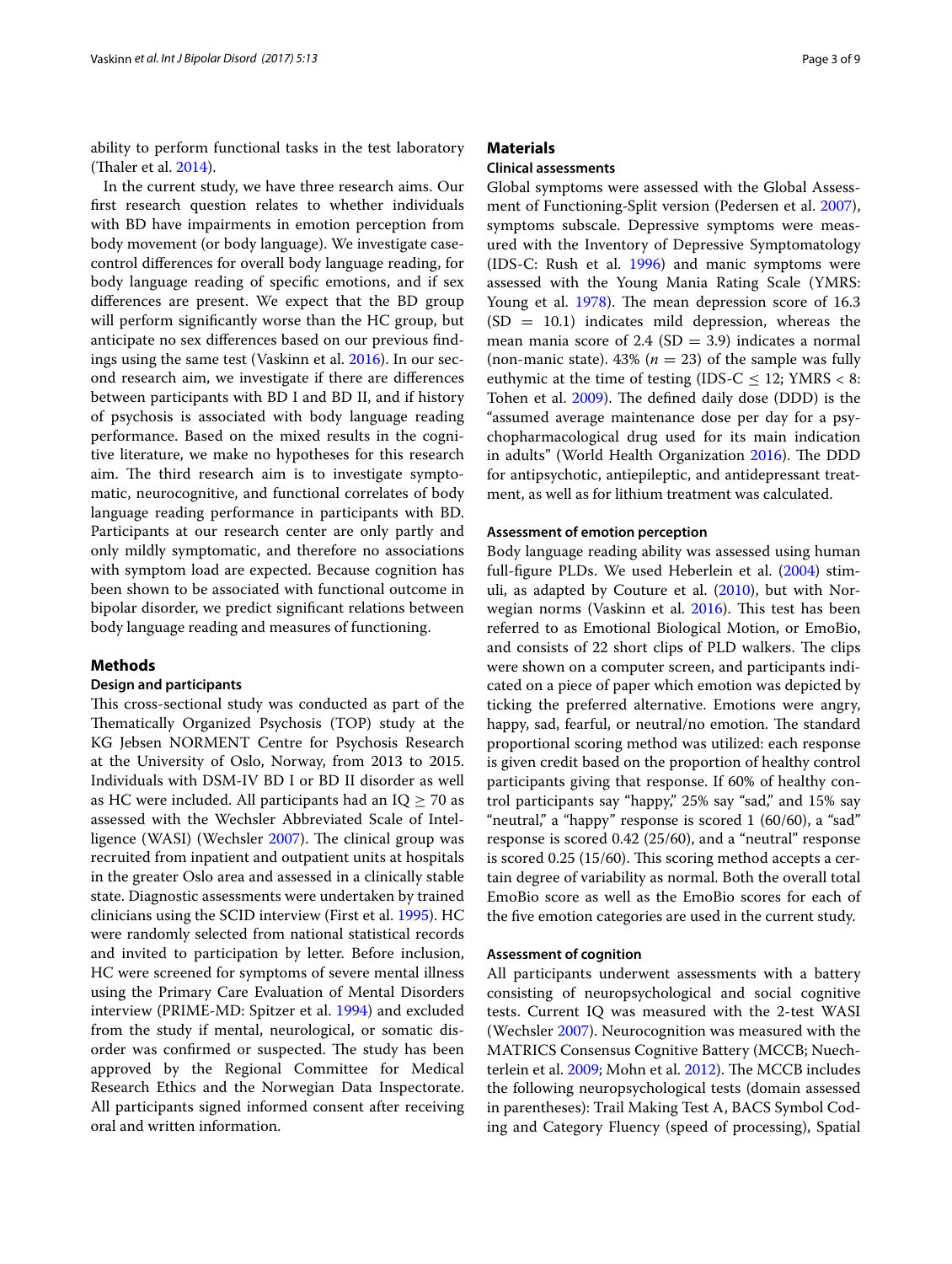Span and Letter Number Span (working memory), NAB Mazes (reasoning and problem-solving), CPT-IP (attention), Hopkins Verbal Learning Test and Brief Visual Memory Test (learning and memory). The MCCB social cognition subtest was excluded because we wanted to use the MCCB as a measure of non-social cognition. The test battery was administered by clinical psychologists trained by specialists in clinical neuropsychology.

# **Functional assessment**

Global functioning was assessed with the Global Assessment of Functioning-Split version (Pedersen et al. [2007](#page-8-15)), function subscale. Self-reported social functioning was measured with the Social Functioning Scale (Birchwood et al. [1990](#page-7-23)) which was developed for schizophrenia, but has been shown to be suitable for use in BD research (Hellvin et al. [2010\)](#page-7-24). Functional capacity was assessed with the University of California San Diego Performance-Based Skills Assessment, brief version (UPSA-B; Mausbach et al. [2007](#page-8-22)). This is a role-play test where the participant is presented with props and asked to solve everyday tasks. Two modules are administered: Financial Skills where tasks include counting change and paying bills, and Communication Skills where a telephone is used to call for help in an emergency and to change a doctor's appointment. The UPSA-B has been adapted to Norwegian conditions and approved by the original developers. In the Communication Skills domain, a check is used in the original version. As checks are no longer used in Norway, this was exchanged with an invoice. Further, Norwegian currency and telephone numbers were used.

## **Statistical analysis**

Analyses were done using The Statistical Package for the Social Sciences (IBM SPSS Statistics for Windows, Version 22.0, IBM Corp, Armonk, NY). Normality of distributed scores was investigated through histograms and skewness indices. All EmoBio measures had negative skewness values with scores clustering at the high end. The Kolmogorov-Smirnov statistic was significant ( $p < 0.001$ ) for all measures. The EmoBio data were therefore refected and transformed (log10). An initial univariate analysis of variance ANOVA looked at overall case-control diferences for the total EmoBio score. Thereafter, a  $2 \times 2 \times 5$  repeated measures ANOVA (or mixed between within-subjects ANOVA) of the efect of diagnostic group (HC/BD) and sex (male/female) on body language reading was conducted. The 5 EmoBio scores (angry, happy, sad, fearful, neutral) were entered as dependent variables (within-subjects factor). Diagnostic group (HC/BD) and sex (male or female) were the between-subject factors. The impact of history of

psychosis and diagnostic subtype (BD I or BD II) on body language reading within the BD sample was examined with a univariate ANOVA with EmoBio total (log transformed) entered as the dependent variable, and history of psychosis and diagnostic subtype as fxed factors. Associations between body language reading and symptoms (YMRS, IDS-C, and GAF-s), neurocognition (MCCB), and functioning (GAF-f, SFS, UPSA-B) were investigated using bivariate correlations (Pearson's *r*). The effect of psychopharmacological treatment on emotion perception from body movements was examined by conducting bivariate correlations (Pearson's *r*) between EmoBio total (log-transformed) and DDD of the compound in question, in participants who used it.

## **Results**

Fifty-three individuals with DSM-IV BD I  $(n = 29)$ or BD II  $(n = 24)$  disorder were included, along with 84 HC whose EmoBio data were also used in a previous paper (Vaskinn et al. [2016](#page-8-8)). Within the BD sample, 27 participants had a history of psychosis (BD I  $n = 24$ ; BD II  $n = 3$ ), whereas 26 (BD I  $n = 5$ ; BD II  $n = 21$ ) had never experienced psychotic symptoms. See Table [1](#page-3-0) for

<span id="page-3-0"></span>**Table 1 Demographics in participants with bipolar disorder (BD) and healthy participants (HC), and clinical features in participants with bipolar disorder (BD)**

|                            | <b>BD</b>       | НC                        | <b>Statistic</b>        |             |  |
|----------------------------|-----------------|---------------------------|-------------------------|-------------|--|
|                            | $(n = 53)$      | $(n = 84)$                |                         |             |  |
|                            | Mean (SD)       | Mean (SD)                 | Value                   | Sig         |  |
| Age                        | 34.3 (13.3)     | 30.8(8.1)                 | $t = 1.96$              | ns          |  |
| Gender (males/<br>females) | 17/36           | 51/33                     | $x^2 = 10.66$ p = 0.001 |             |  |
| WASI IQ                    | 107.6 (10.5)    | 112.0 $(11.5)$ $t = 2.27$ |                         | $p = 0.025$ |  |
| GAF-symptoms               | 61.1(9.7)       |                           |                         |             |  |
| GAF-function               | 58.3 (11.9)     |                           |                         |             |  |
| <b>YMRS</b>                | 2.4(3.9)        |                           |                         |             |  |
| IDS-C                      | 16.3 $(10.1)^a$ |                           |                         |             |  |
| Medication <sup>b</sup>    |                 |                           |                         |             |  |
| Antipsychotic              | 0.94(0.70)      |                           |                         |             |  |
|                            | $n = 28(53%)$   |                           |                         |             |  |
| Antiepileptic              | 1.07(0.27)      |                           |                         |             |  |
|                            | $n = 12(23%)$   |                           |                         |             |  |
| Lithium                    | 0.98(0.48)      |                           |                         |             |  |
|                            | $n = 16(30\%)$  |                           |                         |             |  |
| Antidepressant             | 2.11(2.11)      |                           |                         |             |  |
|                            | $n = 11(21%)$   |                           |                         |             |  |
|                            |                 |                           |                         |             |  |

*WASI* Wechsler Abbreviated Scale of Intelligence, *GAF* Global Assessment of Functioning, *YMRS* Young Mania Rating Scale, *IDS*-*C* Inventory of Depressive Symptoms-Clinician rated

 $n = 48$  due to missing data

**b** Average defined daily dose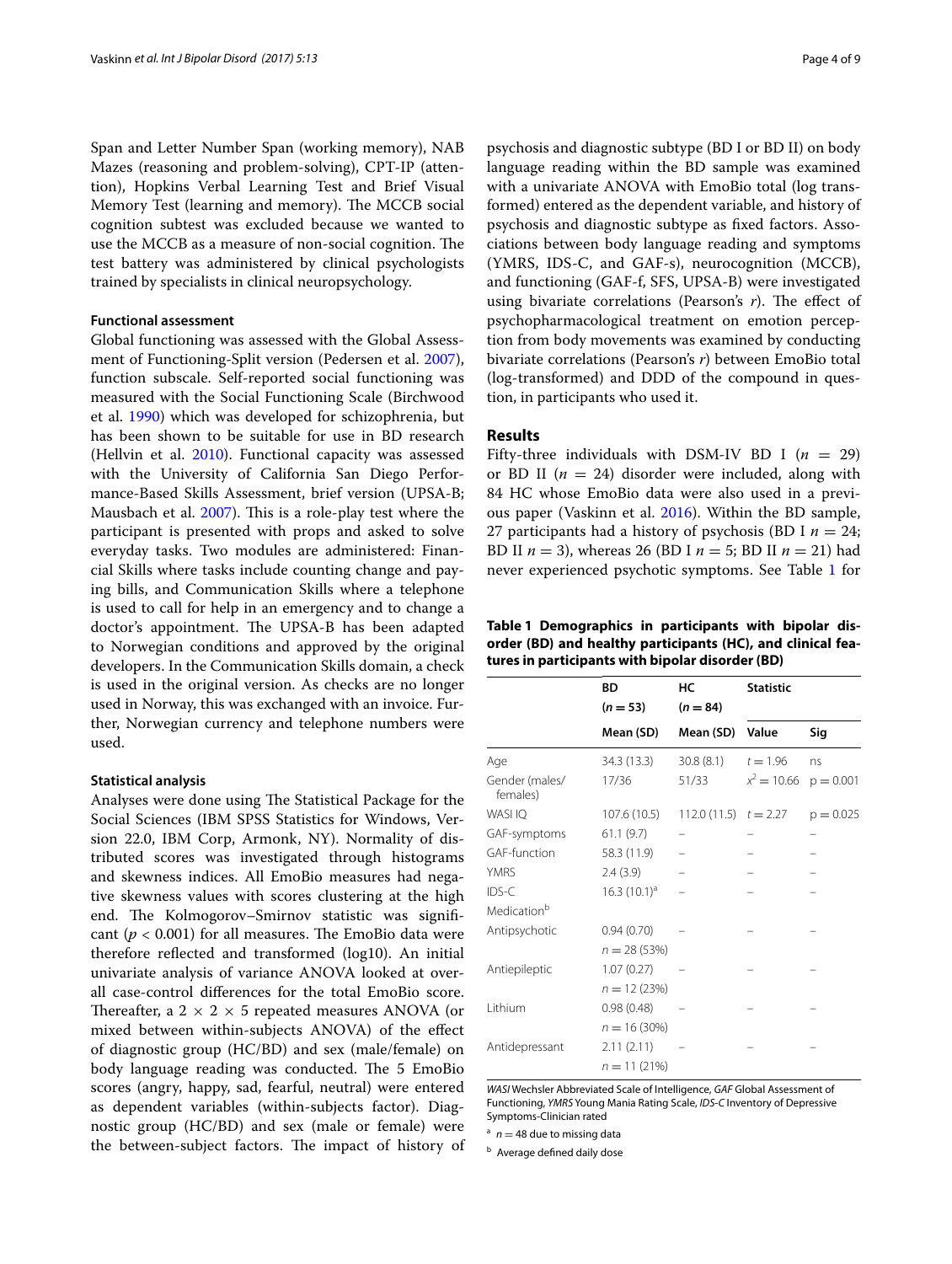|                | BD<br>Mean (SD)          |                          |                            | HC<br>Mean (SD)          |                          |                            | <b>Statistics</b>                                                                                                                      |  |
|----------------|--------------------------|--------------------------|----------------------------|--------------------------|--------------------------|----------------------------|----------------------------------------------------------------------------------------------------------------------------------------|--|
|                | <b>Total</b><br>$n = 53$ | <b>Males</b><br>$n = 17$ | <b>Females</b><br>$n = 36$ | <b>Total</b><br>$n = 84$ | <b>Males</b><br>$n = 51$ | <b>Females</b><br>$n = 33$ |                                                                                                                                        |  |
| EmoBio total   | 0.83(0.12)               | 0.81(0.13)               | 0.84(0.12)                 | 0.87(0.08)               | 0.86(0.08)               | 0.88(0.09)                 | ANOVA:<br>Group: $F = 4.85$ , $p = 0.029$                                                                                              |  |
| EmoBio angry   | 0.72(0.24)               | 0.71(0.24)               | 0.72(0.24)                 | 0.81(0.17)               | 0.81(0.15)               | 0.81(0.21)                 | ANOVA:<br>Group: $F = 5.06$ , $p = 0.026$<br>Sex: $F = 1.77$ , ns<br>Emotion: $F = 14.92$ , $p < 0.001$<br>All interaction effects: ns |  |
| EmoBio happy   | 0.89(0.13)               | 0.85(0.15)               | 0.91(0.12)                 | 0.91(0.11)               | 0.92(0.09)               | 0.89(0.13)                 |                                                                                                                                        |  |
| EmoBio sad     | 0.84(0.20)               | 0.84(0.22)               | 0.84(0.19)                 | 0.87(0.17)               | 0.85(0.19)               | 0.90(0.12)                 |                                                                                                                                        |  |
| EmoBio fearful | 0.80(0.25)               | 0.84(0.25)               | 0.79(0.25)                 | 0.82(0.18)               | 0.82(0.16)               | 0.82(0.21)                 |                                                                                                                                        |  |
| EmoBio neutral | 0.89(0.18)               | 0.82(0.20)               | 0.92(0.16)                 | 0.92(0.13)               | 0.90(0.12)               | 0.96(0.12)                 |                                                                                                                                        |  |

<span id="page-4-0"></span>**Table 2 Scores on the body language reading test (point-light walkers) in participants with bipolar disorder (BD) and healthy participants (HC) across sex**

EmoBio: Emotional Biological Motion

demographic and clinical information. Results on the EmoBio test are shown in Table [2](#page-4-0).

There was a small, but significant difference between HC and BD participants for the total EmoBio score  $(F_{(1,136)} = 4.85, p = 0.029, \eta^2 = 0.03)$ . The Levene test statistic (4.61,  $p = 0.034$ ) indicated unequal variances across groups, but the robust Welch test for equality of means still yielded a statistically signifcant group diference (4.16,  $p = 0.045$ ). The effect size (Cohen's *d*) using the pooled standard deviation was 0.40. Signifcant group diferences were seen in the sex distribution and for intellectual abilities. The diagnostic group difference in Emo-Bio performance remained signifcant after controlling for sex as a covariate, and sex was therefore kept as a separate independent variable in the subsequent analysis. Subtle reductions in IQ are an attribute of BD (Cardenas et al. [2016](#page-7-1)) and do not appear by chance due to our study design. We therefore refrained from controlling for IQ (Dennis et al. [2009\)](#page-7-25).

In the repeated measures ANOVA across the fve emotions, the main between-subject efect of diagnostic group was significant  $(F_{(1,133)} = 5.06, p = 0.026, \eta^2 = 0.04)$ , with participants with BD performing signifcantly worse than HC, corroborating the results of the frst ANOVA for the total score. Further, the main within-subject effect of emotion was significant  $(F_{(4,130)} = 12.38$ , Wilk's Lambda = 0.72,  $p < 0.001$ ,  $\eta^2 = 0.28$ ), indicating that per-formance differed across emotion. This is shown in Fig. [1](#page-4-1) where the performance of the two groups (HC and BD) is depicted. The group  $\times$  emotion interaction effect was non-significant ( $F_{(4,130)} = 1.23$ , Wilk's Lambda = 0.96,  $p = 0.300$ ,  $\eta^2 = 0.04$ ), reflected in the similar profile shape of body language reading performance for HC and BD participants in Fig. [1.](#page-4-1) In other words, individuals with BD are not disproportionally impaired on any one emotion compared to HC. Neither the main between-subject



<span id="page-4-1"></span>effect of sex  $(F_{(1,133)} = 1.77, p = 0.186, \eta^2 = 0.01)$  nor any of the other interaction efects were signifcant.

The univariate ANOVA within the BD sample yielded no significant effect of history of psychosis ( $F_{(1,49)} = 0.30$ ,  $p = 0.588$ ,  $\eta^2 = 0.01$ ) or diagnostic subtype ( $F_{(1,49)} = 0.05$ ,  $p = 0.826, \eta^2 < 0.001$  on body language reading performance.

Bivariate associations between body language reading and measures of symptoms, neurocognition and functioning in participants with BD were mostly small and non-significant (see Table [3](#page-5-0)). There were two exceptions.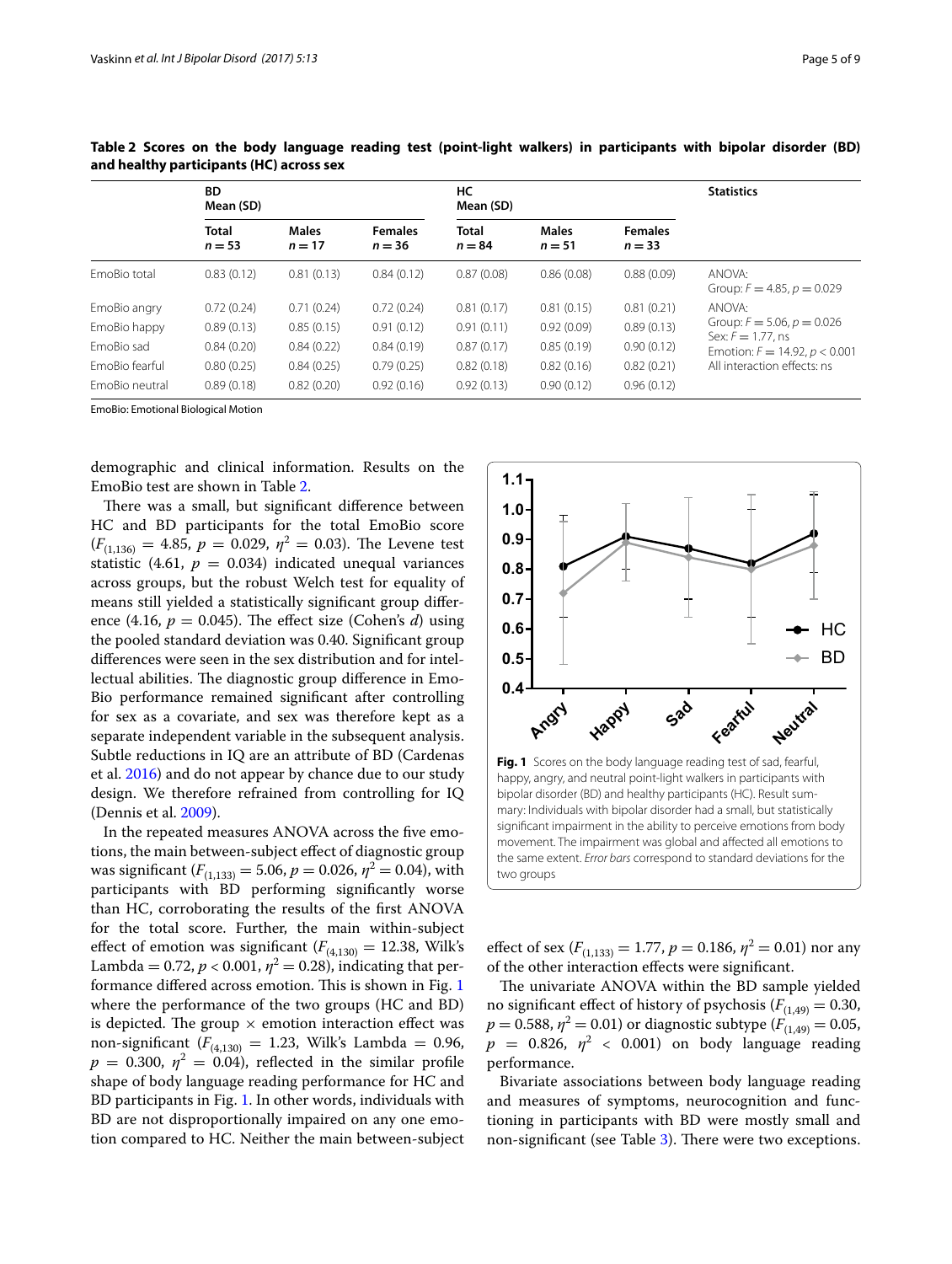<span id="page-5-0"></span>**Table 3 Bivariate associations (Pearson's** *r***) between study variables in individuals with bipolar disorder (***n* **= 53)**

| $-0.08$<br>0.07<br>0.00 | ns<br>ns<br>ns |
|-------------------------|----------------|
|                         |                |
|                         |                |
|                         |                |
|                         |                |
|                         |                |
| 0.12                    | ns             |
| 0.15                    | ns             |
| 0.48                    | p < 0.001      |
|                         |                |
| 0.21                    | ns             |
| 0.33                    | $p = 0.017$    |
|                         |                |

 $n = 48$ ,  $n = 51$ ,  $n = 52$ 

EmoBio was moderately associated with neurocognition (MCCB,  $r = 0.33$ ), and strongly associated with functional capacity (UPSA-BN,  $r = 0.48$ ).

All bivariate associations between dosage of psychopharmacological treatment and emotion perception from body movements were non-signifcant (antipsychotics  $r_{(n=28)} = 0.19$ ,  $p = 0.335$ ; antiepileptics  $r_{(n=12)} = -0.50$ ,  $p = 0.099$ ; lithium  $r_{(n-16)} = -0.28$ ,  $p = 0.303$ ; antidepressants  $r_{(n=11)} = 0.46$ ,  $p = 0.159$ .

# **Discussion**

In this study, we found that persons with BD have a small, but signifcant impairment in the ability to perceive emotions from body movement assessed with PLDs. This impairment was of a global nature, afecting all emotions to the same degree, and did not depend on participant sex. Further, the impairment was of a similar magnitude for individuals with BD I compared to those with BD II and was not impacted by having experienced psychotic symptoms.

The degree of impairment for this type of body language reading is, although present, not as severe as the one seen for schizophrenia. In our previous work (Vaskinn et al. [2016](#page-8-8)), persons with schizophrenia presented with a larger impairment compared to HC (Cohen's  $d = 0.73$ ) compared to an effect size of 0.40 in the current BD sample. This aligns with what we know about the neurocognitive and social cognitive performance in BD: it is intermediate between HC and individuals with schizophrenia (Bortolato et al. [2015](#page-7-3); Bora and Pantelis [2016\)](#page-7-7).

The magnitude of the impairment also aligns with the literature on social cognitive performance in diferent domains in BD. The performance level is the same as found for emotion perception using other types of stimuli during the euthymic phase in BD (*d* < 0.5: Samamé et al. [2012](#page-8-2)), but smaller than the deficit found for ToM tasks  $(d = 0.5-0.8:$  Samamé et al. [2012](#page-8-2)). The stimuli used in this study are simple, devoid of context and any information besides the emotional information of moving dots. It difers from stimuli of ToM tests where complex interpretation of the mental state (intentions, wishes, desires) of others is required. Task demand is therefore less, and the better performance compared to performance on ToM tasks is expected. It should also be noted that since there is heterogeneity within our BD sample, as seen in the standard deviations for the emotion perception task (see Table  $2$ ; Fig. [1](#page-4-1)), some individuals with BD have intact emotion perception.

Our sample as a whole is probably best characterized as mildly symptomatic, since less than half of the sample (43%) were euthymic according to standard criteria (Tohen et al. [2009](#page-8-18)). Body language reading performance was, however, not associated with global, depressive, or manic symptoms. This finding supports the notion that social cognitive impairment is a trait characteristic of the illness. This does not preclude that performance can be negatively afected by more severe levels of ongoing symptomatology. Studies of body language reading from PLDs in major depressive disorder (MDD) have given results in line with the idea of the "negative bias" of depression. Loi et al. [\(2013\)](#page-7-26) found that currently depressed individuals had lower recognition rates of happy stimuli compared to individuals in remission from depression and HC, whereas Kaletsch et al. ([2014](#page-7-27)) showed that individuals with MDD rated PLD scenes of human interactions more negatively than did HC. We cannot rule out that similar results will appear in studies of BD samples assessed during a mood episode. An investigation of this issue requires a diferent study design and is outside the scope of this article.

Another issue concerning clinical state is the association between psychopharmacological treatment and emotion perception performance. Although none of the associations were statistically signifcant, the sizes of the correlation coefficients suggest a strong relationship for antiepileptic and antidepressant medication  $(r = -0.50$  and 0.46, respectively). The lack of statistical signifcance is probably due to the small sample. We do not fnd it likely, however, that our overall fnding of impaired emotion perception in BD is due to the use of medication. These associations appear in the small subsample who received this type of psychopharmacological treatment, corresponding to approximately 20% of the BD sample (12 and 11 participants for antiepileptic and antidepressant medication, respectively). Although it is possible that social cognition performance is afected by psychopharmacological treatment, it is not likely that it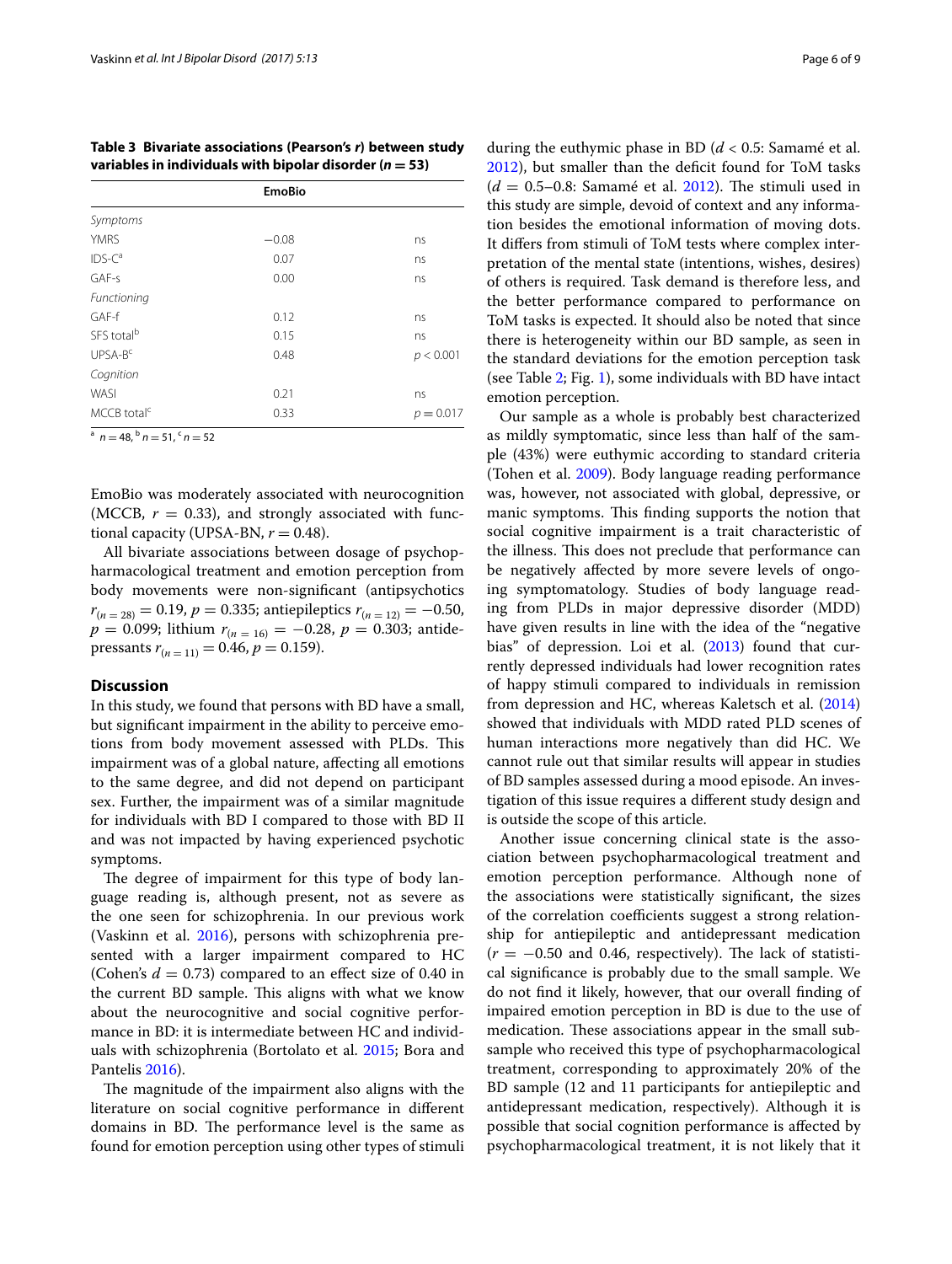causes the observed impairments in BD reported in the literature (Samamé et al. [2012](#page-8-2); Bora et al. [2016\)](#page-7-6). A proper examination of this research question requires a larger sample.

As expected, the performance on this social cognitive test was, using Cohen's rules of thumb for interpretation of the strength of correlation coefficients, moderately and statistically signifcantly associated with neurocognition (performance on the MCCB battery). Others have also found that neurocognition and social cognition are related in BD (van Reenen et al. [2014\)](#page-8-23). Although social cognition and neurocognition are considered to be two diferent constructs, they are related (Green et al. [2015](#page-7-28)). They encompass similar cognitive processes, but differ in the type of stimuli (social or non-social). Statistical modeling in diferent datasets has found that a separation between neurocognition and social cognition ft the data best (Allen et al. [2007](#page-7-29); Bell et al. [2009\)](#page-7-30). Further, neurocognition and social cognition are dependent on partly separable neural substrates (van Overwalle [2009](#page-8-24)). Therefore, neither of these cognitive domains can be reduced to the other.

Among the functional measures, emotional body language reading had small and non-signifcant associations with global functioning and self-reported social functioning. However, the association with functioning as assessed with a role-play task, functional capacity, was large and statistically significant. This is the same task that was predicted by an empirically derived social/emotional processing factor in a previous study of psychotic BD (Thaler et al. [2014\)](#page-8-12). Our results both align and differ from the results of that study. Both studies are consistent with the hypothesis that social cognition predicts functioning in BD. Thaler et al.  $(2014)$  $(2014)$  $(2014)$  social cognition factor included complex stimuli, whereas the current study extends those fndings by showing that even basic social cognition is associated with functioning. Further, whereas Thaler et al. (2014) only found this relationship in psychotic BD, our fndings imply that this could be the case in the BD sample as a whole. Our results corrobo-rate the findings of Lahera et al. ([2012](#page-7-21)) that social cognition diferentiates between low- and high-functioning individuals with BD. Our results suggest that even small emotion perception impairments can have negative functional consequences for individuals with BD. Taken together, these studies provide accumulating evidence that impaired social cognition is associated with worse functioning in BD.

Our fndings are in line with an understanding of emotion perception impairment as a trait characteristic of BD. Emotions are important social signals, and their misinterpretation can have negative consequences for interpersonal functioning. As this can be expected to increase

subjective feelings of stress and social rejection, emotion perception impairment could impact on the course of the illness by conferring risk for developing new afective episodes. Similarly, emotion perception impairment could be an endophenotype of BD, preceding the onset of illness (McKinnon et al. [2013\)](#page-8-25). Studies that have found reduced emotion perception in frst-degree healthy relatives of persons with BD (see for instance Seidel et al. [2012](#page-8-26)) support such a view. One could therefore speculate that emotion perception impairment is a vulnerability factor for developing BD in unafected individuals, and for developing new afective episodes in individuals with BD.

Limitations of the study include the lack of a direct assessment of real-life functioning. Although our functional capacity measure, the UPSA-B, has ecological validity in the sense that it assesses real-world behavior, it is still administered in the test laboratory. Also, in statistical modeling of the path to functional outcome in schizophrenia, this measure behaves more like a measure of ability, with close connections to social cognition, than as a measure of functional outcome (Green et al. [2012](#page-7-31)). This could also be the case for BD. A truly ecological measure of functional outcome would require a different approach, such as video-ethnography where the person is video-taped in real life (Bromley et al. [2012](#page-7-32)). Another limitation is the current mood state of our sample. Our research design requires participants to be able to undergo our assessments, i.e., they are clinically stable. Testability does not, however, necessarily correspond to being in a euthymic state. Therefore, our sample is only partly euthymic. Thus, our research design does not enable a thorough investigation of the association between mood state and emotion perception. A further limitation is the sample size. Other results may appear with larger samples, for example for BD subgroupings.

In summary, we found a global impairment in the ability of individuals with BD to perceive emotions from bodily movement. The impairment was strongly associated with functional capacity. Our study implies that the perception of others' emotions should be made part of clinical interventions and confrms a role for social cognition training in the treatment of BD (Lahera et al. [2013](#page-7-33)).

#### **Authors' contributions**

AV designed the study, adopted the primary measure to Norwegian, undertook the statistical analyses, and wrote the frst draft of the paper. TVL contributed to drafting the initial version of the manuscript and helped conceive the study design. TDB aided in statistical analyses. CS, OAA, TU, KS contributed to study design and to data collection. All authors have critically revised the manuscript for important intellectual content and approved the fnal version of the article. All authors read and approved the fnal manuscript.

#### **Author details**

<sup>1</sup> Department of Psychology, University of Oslo, P.O. Box 1094, Blindern, 0317 Oslo, Norway. <sup>2</sup> NORMENT KG Jebsen Centre for Psychosis Research, Oslo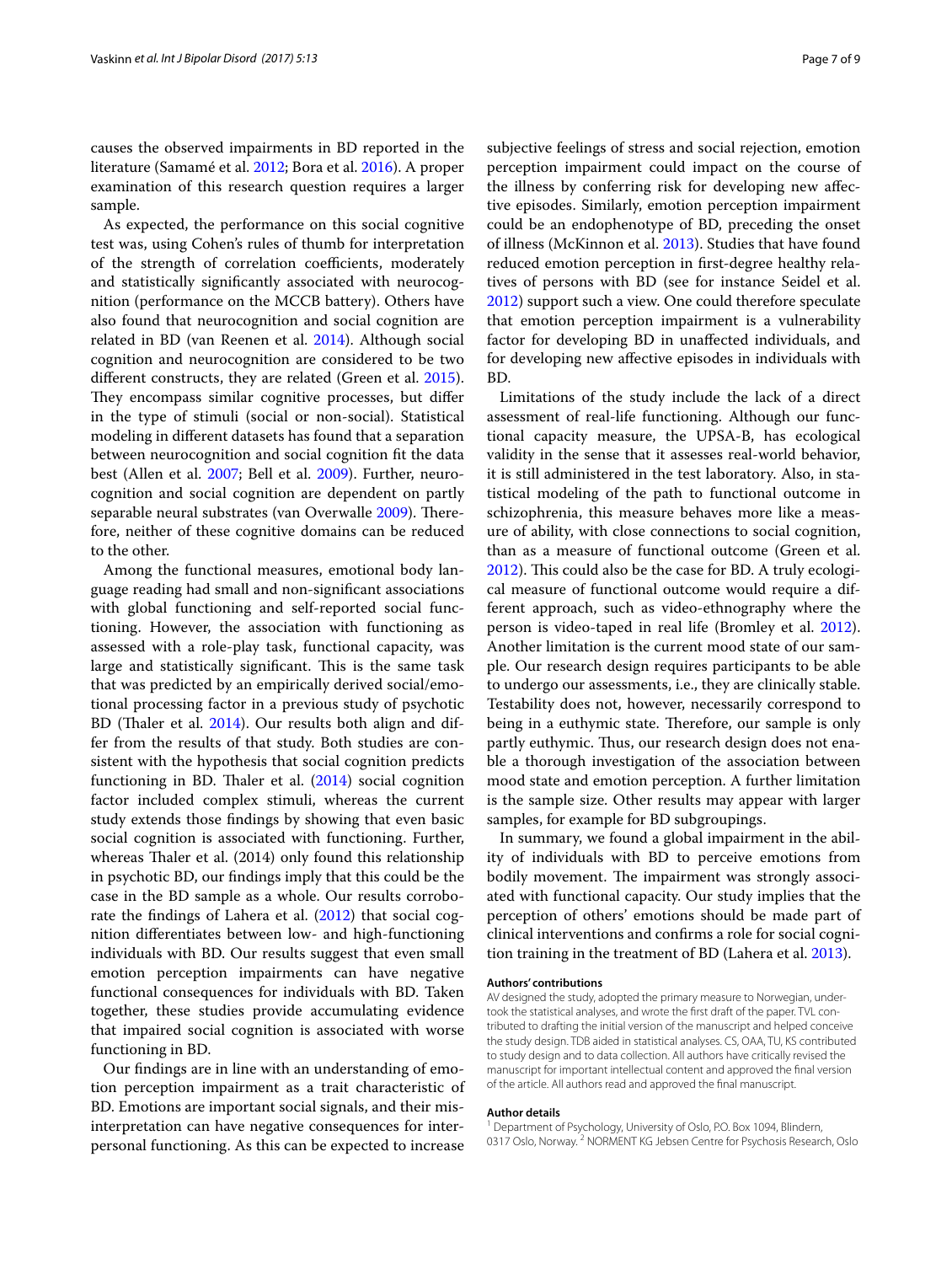University Hospital, Oslo, Norway. 3 Early Intervention in Psychosis Advisory Unit, Oslo University Hospital, Oslo, Norway. 4 Department of Mental Health and Addiction, Institute of Clinical Medicine, University of Oslo, Oslo, Norway.

#### **Acknowledgements**

The authors are grateful for the contribution of all participants and for the help of the clinical and research personnel at the KG Jebsen NORMENT Centre for Psychosis Research, especially Ibrahim Akkouh, Eivind Bakken, Line Gundersen, Seyran Khalili, and Ragnhild B. Storli. The authors thank Tiril Østefells for kind assistance with fgure design.

#### **Competing interests**

AV, TVL, TDB, CS, TU, and KS declare that they have no competing interests. OAA has received speaker honorarium from Lundbeck, GSK, and Otsuka.

#### **Ethics approval and consent to participate**

The study was approved by Norway's Regional Ethics Committee South East (REC South East) and is completed in accordance with the Helsinki Declaration.

#### **Funding**

This work was supported by the Research Council of Norway (Grant No. 223273), the South East Norway Regional Health Authority (Grant No. 201007 to AV and Grant No. 2013123), the KG Jebsen Foundation, the Fulbright Foundation for Educational Exchange (to AV), and the Department of Psychology, University of Oslo (to AV).

### **Publisher's Note**

Springer Nature remains neutral with regard to jurisdictional claims in published maps and institutional afliations.

Received: 1 December 2016 Accepted: 27 February 2017 Published online: 17 May 2017

#### **References**

- <span id="page-7-29"></span>Allen DN, Strauss GP, Donohue B, van Kammen DP. Factor analytic support for social cognition as a separable cognitive domain in schizophrenia. Schizophr Res. 2007;2007:325–33.
- <span id="page-7-2"></span>Baune BT, Malhi GS. A review on the impact of cognitive dysfunction on social, occupational, and general functional outcomes in bipolar disorder. Bipol Disord. 2015;205((Suppl 1)):41–55.
- <span id="page-7-30"></span>Bell M, Tsang HWH, Greig TC, Bryson GJ. Neurocognition, social cognition, perceived social discomfort, and vocational outcomes in schizophrenia. Schizophr Bull. 2009;35:738–47.
- <span id="page-7-23"></span>Birchwood M, Smith J, Cochrane R, Wetton S, Copestake S. The Social Functioning Scale. The development and validation of a new scale of social adjustment for use in family intervention programs with schizophrenic patients. Br J Psychiatry. 1990;157:853–9.
- <span id="page-7-0"></span>Bora E, Yucel M, Pantelis C. Cognitive endophenotypes of bipolar disorder: a meta-analysis of neuropsychological defcits in euthymic patients and their frst-degree relatives. J Afect Disord. 2009;113:1–20.
- <span id="page-7-7"></span>Bora E, Pantelis C. Social cognition in schizophrenia in comparison to bipolar disorder: a meta-analysis. Schizophr Res. 2016;175:72–8.
- <span id="page-7-6"></span>Bora E, Bartholomeusz C, Pantelis C. Meta-analysis of Theory of Mind (ToM) impairment in bipolar disorder. Psychol Med. 2016;46:253–64.
- <span id="page-7-3"></span>Bortolato B, Miskowiak KW, Köhler CA, Vieta E, Carvalho AF. Cognitive dysfunction in bipolar disorder and schizophrenia: a systematic review of metaanalyses. Neuropsychiatr Dis Treat. 2015;11(3111–312):5.
- <span id="page-7-14"></span>Bozikas VP, Kosmidis MH, Tonia T, Andreou C, Focas K, Karavatos A. Impaired perception of afective prosody in remitted patients with bipolar disorder. J Neuropsychiatry Clin Neurosci. 2007;19:436–40.
- <span id="page-7-32"></span>Bromley E, Mikesell L, Mates A, Smith M, Brekke JS. A video ethnography approach to assessing the ecological validity of neurocognitive and functional measures in severe mental illness: results from a feasibility study. Schizophr Bull. 2012;38:981–91.
- <span id="page-7-1"></span>Cardenas SA, Kassem L, Brotman MA, Leibenluft E, McMahon FJ. Neurocognitive functioning in euthymic patients with bipolar disorder and

unafected relatives: a review of the literature. Neurosci Biobehav Rev. 2016;69:193–215.

- <span id="page-7-19"></span>Couture SM, Penn DL, Losh M, Adolphs A, Hurley R, Piven J. Comparison of social cognitive functioning in schizophrenia and high functioning autism: more convergence than divergence. Psychol Med. 2010;40:569–79.
- <span id="page-7-4"></span>Cullen B, Ward J, Graham NA, Deary IJ, Pell JI, Smith DJ, et al. Prevalence and correlates of cognitive impairment in euthymic adults with bipolar disorder: a systematic review. J Aff Disord. 2016;205:165-81.
- <span id="page-7-9"></span>Demmo C, Lagerberg TV, Aminoff SR, Hellvin T, Kvitland LR, Simonsen C, et al. History of psychosis and previous episodes as potential explanatory factors for neurocognitive impairment in frst-treatment bipolar I disorder. Bipol Disord. 2016;18:136–47.
- <span id="page-7-25"></span>Dennis M, Francis DJ, Cirino PT, Schachar R, Barnes MA, Fletcher JM. Why IQ is not a covariate in cognitive studies of neurodevelopmental disorders. J Int Neuropsychol Soc. 2009;15:331–43.
- <span id="page-7-11"></span>Derntl B, Seidel E-M, Kryspin-Exner I, Hasmann A, Dobmeier M. Facial emotion recognition in patients with bipolar I and bipolar II disorder. Br J Clin Psychol. 2009;48:363–75.
- <span id="page-7-22"></span>First M, Spitzer R, Gobbon M, Williams J. Structured clinical interview for DSM-IV Axis I disorders, patient edition (SCID-P), version 2. New York: New York State Psychiatric Institute; 1995.
- <span id="page-7-5"></span>Green MF, Penn DL, Bentall R, Carpenter WT, Gaebel W, Gur RC, et al. Social cognition in schizophrenia: an NIMH workshop on defnitions, assessment, and research opportunities. Schizophr Bull. 2008;34:1211–20.
- <span id="page-7-31"></span>Green MF, Hellemann G, Horan WP, Lee J, Wynn JK. From perception to functional outcome: modeling the role of ability and motivation. Arch Gen Psychiatry. 2012;69:1216–24.
- <span id="page-7-28"></span>Green MF, Horan WP, Lee J. Social cognition in schizophrenia. Nat Rev Neurosci. 2015;16:620–31.
- <span id="page-7-17"></span>Gunns RE, Johnston L, Hudson SM. Victim selection and kinematics: a point light investigation of vulnerability to attack. J Nonverbal Behav. 2001;26:129–58.
- <span id="page-7-18"></span>Heberlein AS, Adolps R, Tranel D, Damasio H. Cortical regions for judgments of emotions and personality traits from point-light walkers. J Cogn Neurosci. 2004;16:1143–58.
- <span id="page-7-24"></span>Hellvin T, Sundet K, Vaskinn A, Simonsen C, Ueland T, Andreassen OA, et al. Validation of the Norwegian version of the Social Functioning Scale (SFS) for schizophrenia and bipolar disorder. Scan J Psychol. 2010;51:525–33.
- <span id="page-7-13"></span>Hoertnagel CM, Biedermann F, Yalcin-Siedentopf N, Muehlbacher M, Rauch A-S, Baumgartner S, et al. Prosodic and semantic afect perception in remitted patients with bipolar I disorder. J Clin Psychiatry. 2015;76:e779–86.
- <span id="page-7-15"></span>Johansson G. Visual perception of biological motion and a model for its analysis. Percept Psychophys. 1973;1973(14):201–11.
- <span id="page-7-27"></span>Kaletsch M, Pilgramm S, Bischoff M, Kindermann S, Sauerbier I, Stark R, et al. Major depressive disorder alters perception of emotional body movements. Front Psychiatry. 2014;5:4.
- <span id="page-7-20"></span>Kern RS, Penn DL, Lee J, Horan WP, Reise SP, Ochsner KN, et al. Adapting social neuroscience measures for schizophrenia clinical trials, Part 2: trolling the depths of psychometric properties. Schizophr Bull. 2013;39:1201–10. doi:[10.1093/schbul/sbt127](http://dx.doi.org/10.1093/schbul/sbt127).
- <span id="page-7-12"></span>Kohler CG, Hofman LJ, Eastman LB, Healey K, Moberg PJ. Facial emotion perception in depression and bipolar disorder: a quantitative review. Psychiatry Res. 2011;188:303–9.
- <span id="page-7-16"></span>Kozlowski LT, Cutting JE. Recognizing the sex of a walker from a dynamic point-light display. Percept Psychophys. 1977;21:575–80.
- <span id="page-7-21"></span>Lahera G, Ruiz-Murugarren S, Iglesias P, Ruiz-Bennasar C, Herrería E, Montes JM, Fernández-Liria A. Social cognition and global functioning in bipolar disorder. J Nerv Ment Dis. 2012;200:135–41.
- <span id="page-7-33"></span>Lahera G, Benito A, Montes JM, Fernández-Liria A, Olbert CM, Penn DL. Social cognition and interaction training (SCIT) for outpatients with bipolar disorder. J Afect Disord. 2013;146:132–6.
- <span id="page-7-10"></span>Lembke A, Ketter T. Impaired recognition of facial emotion in mania. Am J Psychiatry. 2002;159:302–4.
- <span id="page-7-8"></span>Lewandowski KE, Cohen BM, Öngur D. Evolution of neuropsychological dysfunction during the course of schizophrenia and bipolar disorder. Psychol Med. 2011;41:225–41.
- <span id="page-7-26"></span>Loi F, Vaidya JG, Paradiso S. Recognition of emotion from body language among patients with unipolar depression. Psychiatry Res. 2013;209:40–9.